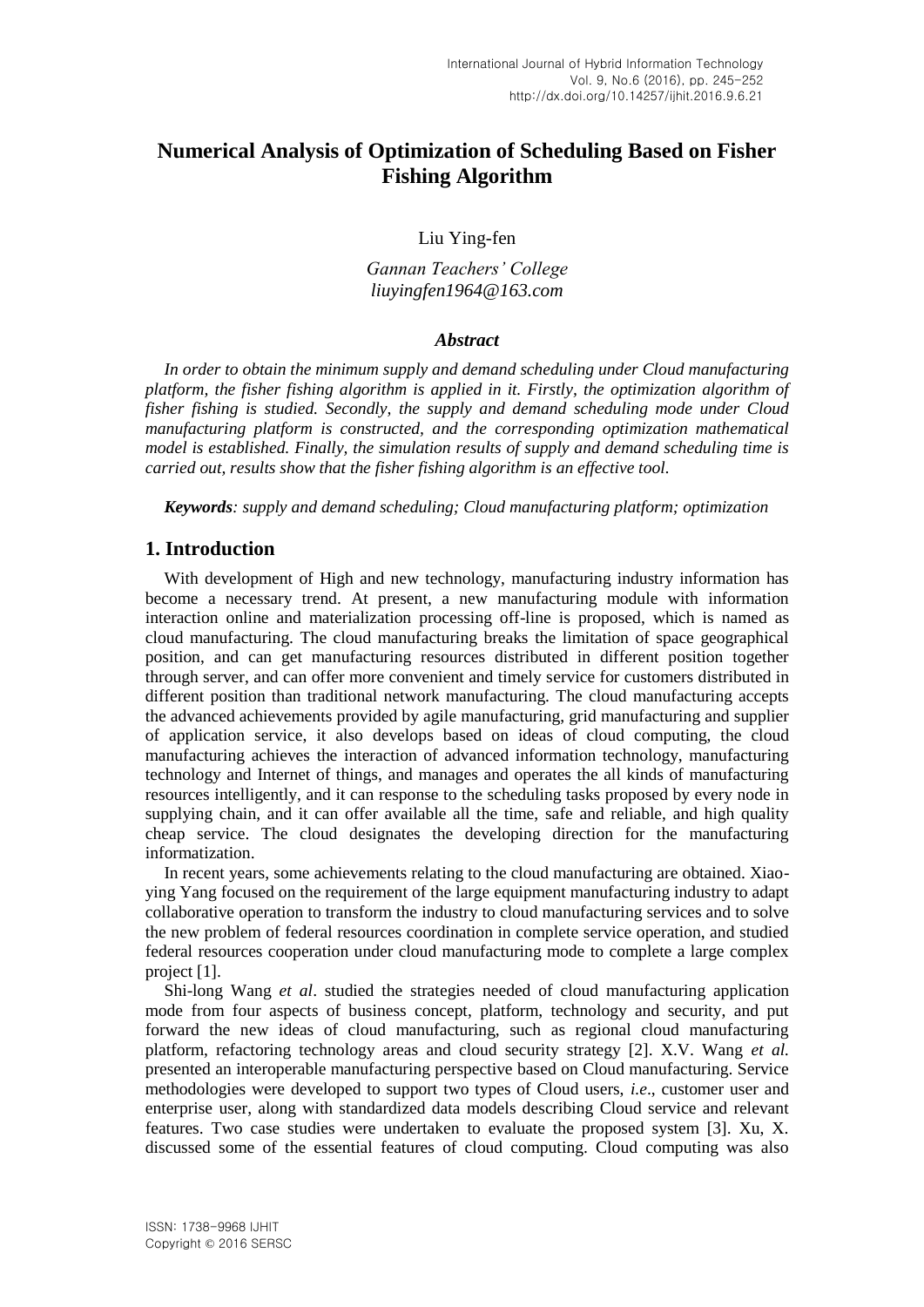emerging as one of the major enablers for the manufacturing industry: it could transform the traditional manufacturing business model, helped it align product innovation with business strategy, and created intelligent factory networks that encouraged effective collaboration [4].

The Cloud manufacturing breaks the limitation of space geographical position, supplying resources and services are not limited to the nearby enterprises, and can search corresponding supply chain resources from the whole country and world, and relate the activities in whole life cycle of products, which concludes design, purchase, manufacturing, sales, transportation and other parts. With development of globalization and informatization, the data of Cloud manufacturing supplying chain resources shows increasing trends. At a moment, hundreds of downstream enterprises in supply chain may put forward service requirement, how the supply upstream chain resource that can be competent for these tasks registered in the Cloud manufacturing platform is limited, if the Cloud manufacturing platform cannot manage the resources, then the requirement offered by customers cannot be satisfied, the advantages of supply chain under Cloud manufacturing platform cannot be reflected. How to find out proper suppliers of resources for many demanders of resources and achieve docking of supply and demand of resources, then the total processing time of these tasks can be shortest, the quick response of resources can be achieved. In order to carry out effective scheduling for supply chain resources under Cloud manufacturing platform, an advanced algorithm should be applied in optimization of Supply and demand scheduling. Fisher fishing algorithm is put forward based on the activity of fisher fishing, a searching method is established based on this activity. The core part of this algorithm is listed as follows: the block is constructed at the center of selected individual, and the individual can move and contract according to the near environment, then the global optimization solution can be found out. The fisher fishing algorithm has been applied in many fields according to certain searching mechanism and strategy. The fisher fishing algorithm can be applied in optimization of supply and demand scheduling under Cloud manufacturing platform, then the global optimization ability can be improved.

### **2. Optimization Algorithm of Fisher Fishing**

The fisher fishing operating region is defined as limited closed region, which is expressed as follows:  $D = D_1 \times D_2 \times \cdots \times D_n$ , it denotes sampling rate of controlling variable groups. K fishers denote K controlling variable groups; the position status variable of fisher is defined by  $X = (x_1, x_2, \dots, x_n)$ , the density function of fish in D is defined by  $f(X)$ ,  $t_{\min}$  denotes the minimum completion time of production task. The problem of finding maximum density of fish and its position can be transformed to the optimization problem of solving minimum completion of task and status variables [5].

(1) Mobile searching: the original position is selected randomly by K fishers in fishing operating region, and the position of ith fisher can be expressed as follows:

$$
P_0^{(i)} = (x_{01}^{(i)}, x_{02}^{(i)}, \cdots, x_{0n}^{(i)}) \, i = 1, 2, \cdots, k \tag{1}
$$

The fisher  $\hat{i}$  constructs the block at the centre of original position  $(i)$  $P_0^{(i)}$ , and casts a net all around the b

and 
$$
f(P_m^{(i)}) \ge \max_{X(i) \in \Omega_m^{(i)}} f(X^{(i)})
$$
 (8)

Then the position of fisher  $\hat{i}$  is the global optim lock, the corresponding net point set is defined by  $(i)$ ed by  $\Omega_0^{(i)}$ , which is expressed as follows:<br>  $\Omega_0^{(i)} = \{X^{(i)} = (t_1^{(i)}, t_2^{(i)}, \dots, t_n^{(i)}) \mid t_1^{(i)} \in \{x_0^{(i)} - l_1^{(-)}, x_0^{(i)}, x_0^{(i)} - l_1^{(+)}\}$ 

Then the position of their line fixed, the corresponding line points:

\n
$$
\Omega_0^{(i)} = \{X^{(i)} = (t_1^{(i)}, t_2^{(i)}, \dots, t_n^{(i)}) \mid t_j^{(i)} \in \{x_{0j}^{(i)} - l_j^{(-)}, x_{0j}^{(i)}, x_{0j}^{(i)} - l_j^{(+)}\}, j = 1, 2, \dots, n\}
$$
\n(2)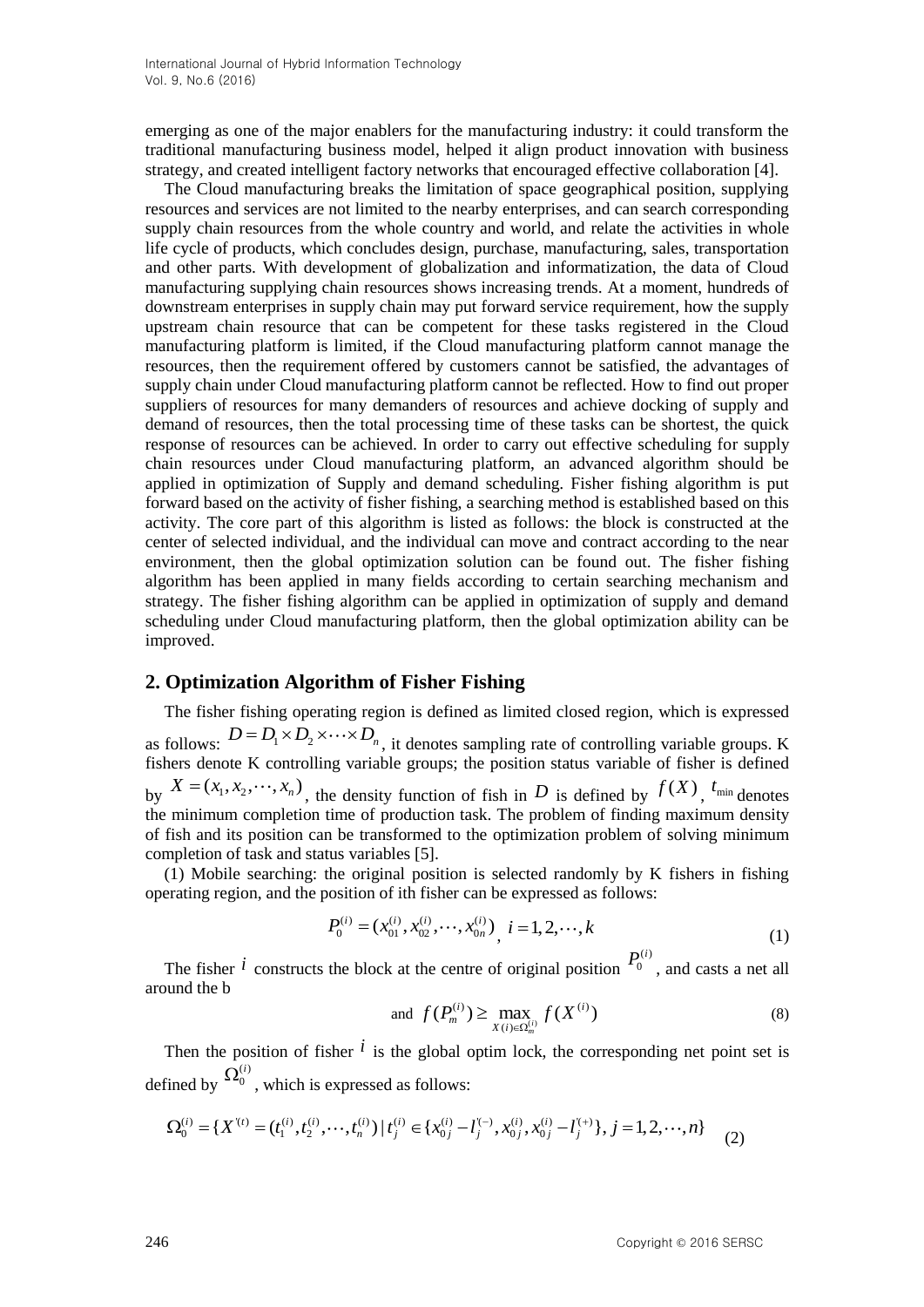where,  $l_j^{(-)} = \beta l_j^{(-)}$ ,  $l_j^{(+)} = \beta l_j^{(+)}$ ,  $\beta$  denotes contracting factor,  $0 < \beta < 1$ ,  $\Omega_0^{(i)} \subset \Omega_0^{(i)}$ . After the contacting searching is over,  $\hat{i}$  th fisher can carried out the procession mentioned above repeatedly, then the optimization objective can be achieved. K fishers can find out extreme point of  $f(X)$  according to the same method.

In order to make K fishers not cast the net to the same position during the procession of searching optimization stage, the corresponding note board is set, and then every fisher can grasp the current fishing position and different optimization path.

(2) Contacting searching:

After  $m$  times mobile searching is over, fisher  $i$  can construct the block at the center of current position, the net point set can be obtained as follows [6]: ter  $m$  times mobile searching is over, fisher  $\ell$  can construct<br>int position, the net point set can be obtained as follows [6]:<br> $\sum_{n=1}^{(i)} (X_n^{(i)} - (t_1^{(i)}, t_2^{(i)}, \dots, t_n^{(i)}) | t_i^{(i)} \in \{x_{ni}^{(i)} - l_1^{(-)}, x_{ni}^{(i)}, x_{ni}^{(i)} - l_1^{$ (2) Contacting searching:<br>After  $^m$  times mobile searching is over, fisher  $^i$  can construct the block at the cer<br>rent position, the net point set can be obtained as follows [6]:<br> $\Omega_m^{(i)} = \{X_m^{(i)} = (t_1^{(i)}, t_2^{(i)}, \dots, t_n^{($ 

$$
\Omega_m^{(i)} = \{ X_m^{(i)} = (t_1^{(i)}, t_2^{(i)}, \dots, t_n^{(i)}) \mid t_j^{(i)} \in \{ x_{mj}^{(i)} - l_j^{(-)}, x_{mj}^{(i)}, x_{mj}^{(i)} - l_j^{(+)} \}, j = 1, 2, \dots, n \}
$$
\n
$$
f(X_m^{(i)}) = \max_{X(i) \in \Omega_m^{(i)}} f(X^{(i)}) < f(P_m^{(i)})
$$
\n, the block may exist the point with bigger density of

fish, then the fisher moves from mth position  $P_m^{(i)}$  to m+1th position  $(i)$ 1, then the fisher moves from mth position  $P_m^{(i)}$  to m+1th position  $P_{m+1}^{(i)}$ , and construct the ck again to fishing, then fisher i begins to carry out contacting searching strategy, the 1th net point set is expresse block again to fishing, then fisher i begins to carry out contacting searching strategy, the m+1th net point set is expressed as follows:<br>  $\Omega_{m+1}^{(i)} = \{X_{m+1}^{(i)} = (t_1^{(i)}, t_2^{(i)}, \dots, t_n^{(i)}) | t_i^{(i)} \in \{x_{m}^{(i)} - l_1^{(i)}, x_{m}^{$ m+1th net point set is expressed as follows:

$$
\Omega_{m+1}^{(i)} = \{ X_{m+1}^{(i)} = (t_1^{(i)}, t_2^{(i)}, \cdots, t_n^{(i)}) \mid t_j^{(i)} \in \{ x_{mj}^{(i)} - l_j^{(-)}, x_{mj}^{(i)}, x_{mj}^{(i)} - l_j^{(+)} \}, j = 1, 2, \cdots, n \}
$$
(4)

where,  $l_j^{(-)} = \alpha l_j^{(-)}$ ,  $l_j^{(+)} = \alpha l_j^{(+)}$ ,  $0 < \alpha < 1$ ,  $\alpha$  denotes the contacting factor of block.

In order to improving the optimization ability of algorithm, the improved fisher fishing algorithm is put forward, then the problem of falling into the local optimal can be avoided.

Fisher  $\hat{i}$  begins to carry out contacting strategy in  $m$  th time for fishing. When the contacting times of fisher reaches the predefined threshold and does not reach the new position with bigger density of fish, then fisher *i* may fall into local optimal region. According to this problem, the accelerating jumping mechanism of fisher is set. When searching times of fisher  $i$  in position  $P_m^{(i)}$  reaches threshold, and the following conditions are satisfied:

$$
f(P_m^{(i)}) \ge \max_{X(i)\in\Omega_m^{(i)}} f(X^{(i)})
$$
\n(5)

$$
f(P_m^{(i)}) < \max\{f(P_m^{(i)}, 1, 2, \cdots, k\}
$$
\n(6)

Then fisher  $\hat{i}$  does not find out the point with bigger density of fish in the block constructed by themselves, however positions of other fishers may exist the point with bigger density of fish, then fisher  $\hat{i}$  jumps the current position quickly. A point is originated randomly in fishing region again, the mobile and contacting strategies are carried out repeatedly, if the following conditions are satisfied:

$$
f(P_m^{(i)}) \ge \max_{X(i) \in \Omega_m^{(i)}} f(X^{(i)})
$$
\n(7)

$$
f(P_m^{(i)}) \ge f(P_m^{(i)})
$$
 and  $f(P_m^{(i)}) \ge \max_{X(i)\in\Omega_m^{(i)}} f(X^{(i)})$  (8)

Then the position of fisher  $\hat{i}$  is the global optimal.

## **3. Supply and Demand Scheduling Mode under Cloud Manufacturing Platform**

Under Cloud model the manufacturing enterprise focuses on the real time sharing of production information, every processing node in production workshop under Cloud manufacturing environment should construct the relationship model. Production information under Cloud environment changes in real time according to actual production status, therefore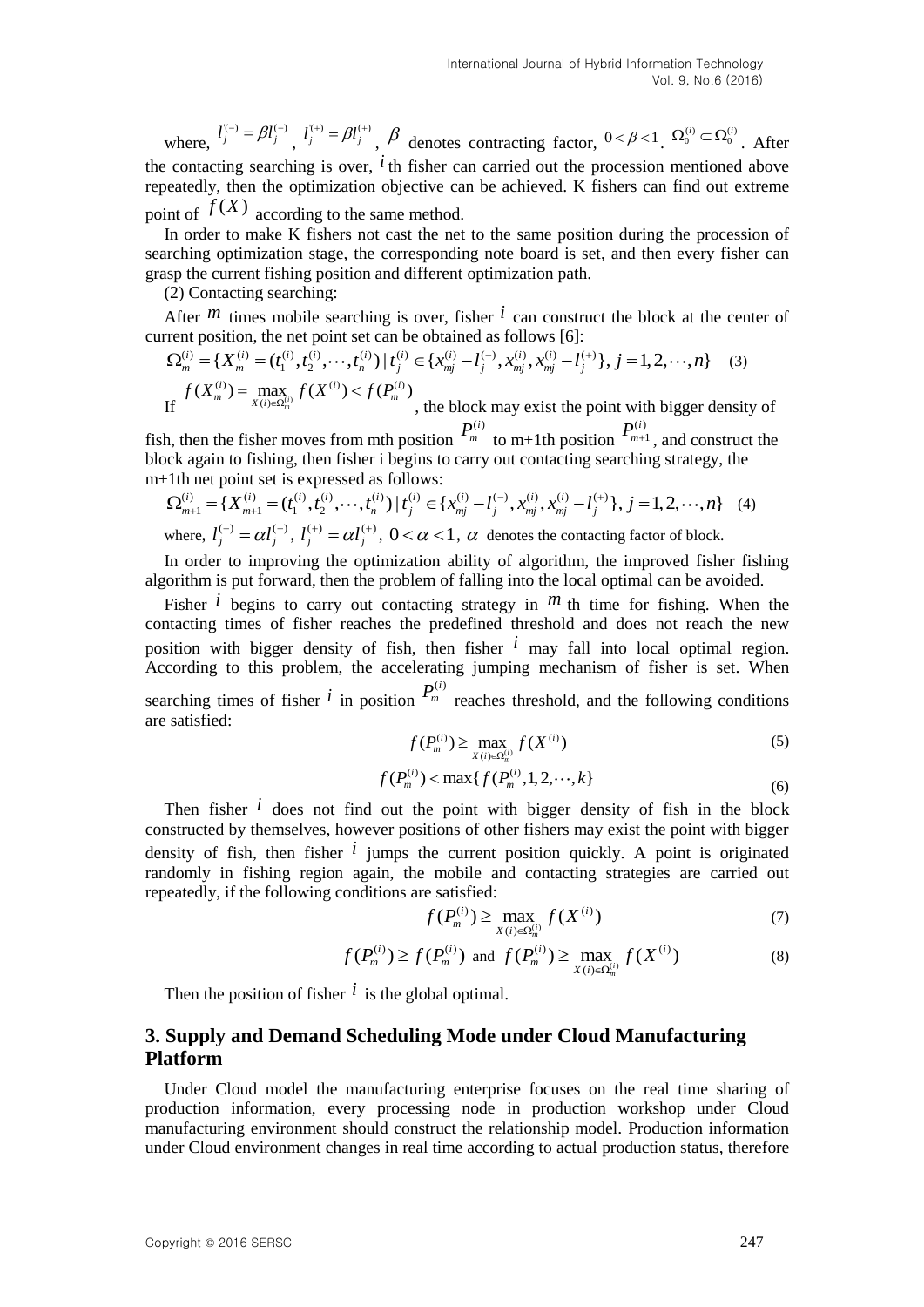supply and demand scheduling of production resources may exist many feasible plans. In order to achieve the production task with shortest time and highest efficiency, according to the real time information of production resources and real time load status of physical devices, the optimal technology route of production task is decided, and every processing procedure is arranged on the physical device. Then the optimal technical route of every processing task can be obtained, at same time the results are fed back to execution layer, then the optimal supply and demand scheduling results under Cloud manufacturing model are obtained. The supply and demand scheduling model under Cloud manufacturing is shown in Figure 1.

The supply and demand scheduling system concludes three layers, which are listed as follows:

(1) Cloud information exchanger layer: this layer is made up of Cloud interface information exchanger and process knowledge base. Cloud interface information exchanger mainly is responsible for processing production task from order and track real time data changes from Cloud, and the processing process is fed back. Process knowledge base can construct the connection with enterprise public Cloud through connecting with Cloud interface exchanger, and update the instance database and rule library regularly, and uploads the resources.

(2) Critical controlling layer: this layer is made up of management center for manufacturing task and matching assignment model of processing node data flow. The main function of it preprocesses task request issued by Cloud information exchanging layer, and carries out feature quantitative description for order information, and divides them into several sub tasks, according to the established matching rule transfers the information of process knowledge base, and carries out istantiation for divided sub task, finally execution route and scheduling results are obtained.

(3) Allocating layer of resources: this layer is the end of the whole system, which is made up of communicating protocol, physical processing equipment and resource recovery module. Through established communication protocol, the resource nodes madding up of a series of processing devices find out the needed physical equipment for every processing node according to execution route and scheduling results.

The optimal objective function is expressed as follows [7]:

$$
J = \min\{t(x)\}\tag{9}
$$

where *x* denotes a feasible solution of scheduling plans;  $t(x)$  denotes a feasible solution of completion time.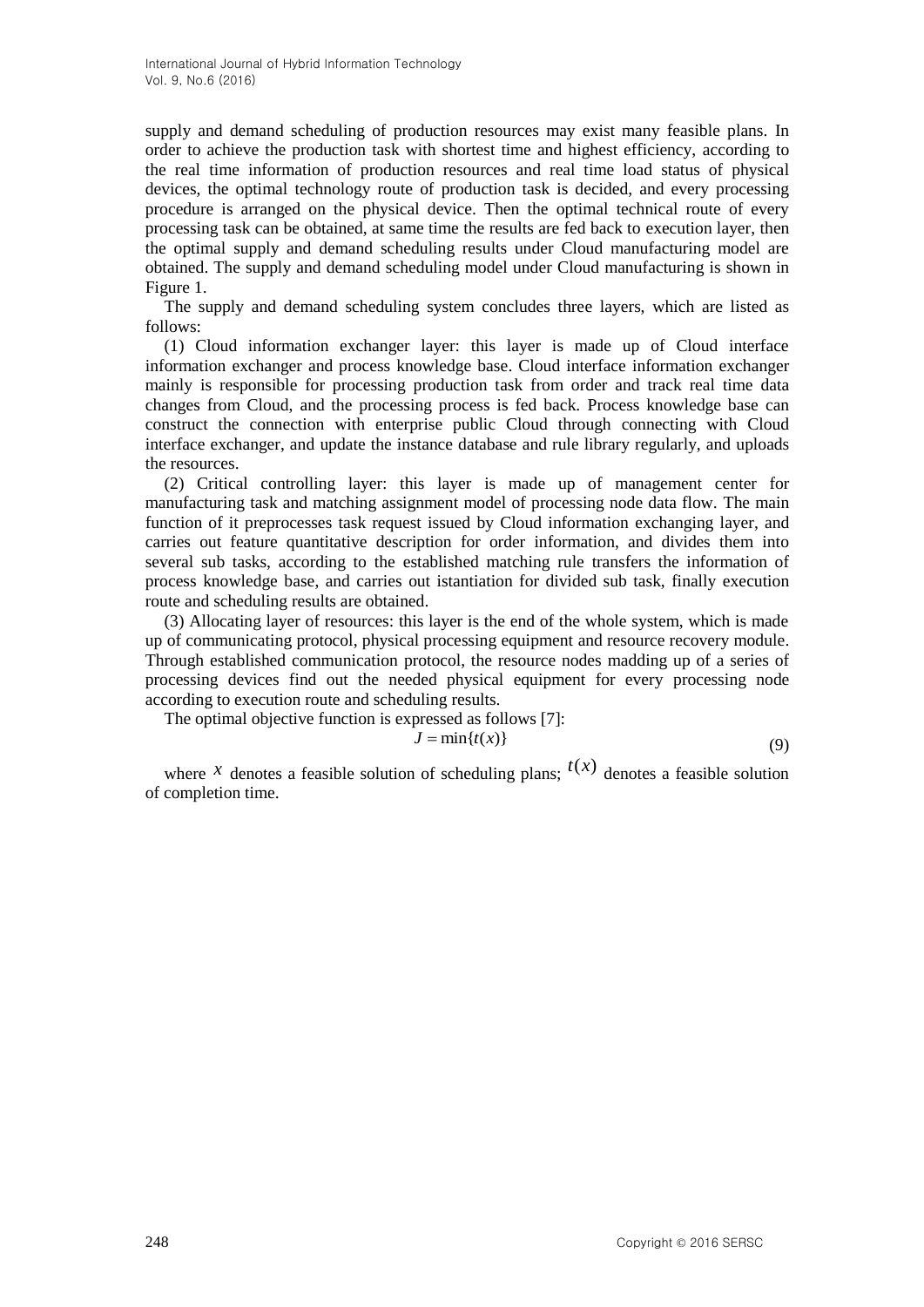International Journal of Hybrid Information Technology Vol. 9, No.6 (2016)



### **Figure 1. Diagram of Supply and Demand Scheduling Model under Cloud Manufacturing**

The boundary conditions are expressed as follows:

$$
T_i \le DT_i \tag{10}
$$

$$
t_i \geq D t_i
$$
\n
$$
t_s(i,m) + M(1 - \eta_{imn}) \geq t_e(i,n)
$$
\n(11)

$$
t_s(i, k) + M(1 - \eta_{ijk}) \ge t_e(i, k)
$$
\n
$$
t_s(i, k) + M(1 - \eta_{ijk}) \ge t_e(j, k)
$$
\n(12)

$$
pri(T_i) < pri(T_j) \tag{13}
$$

where  $T_i$  denotes completion time of processing task  $MT_i$ ;  $DT_i$  denotes the delivery period;  $t_s(i,m)$  denotes the beginning time of m th activity in production task  $MT_i$ ;  $t_e(i,n)$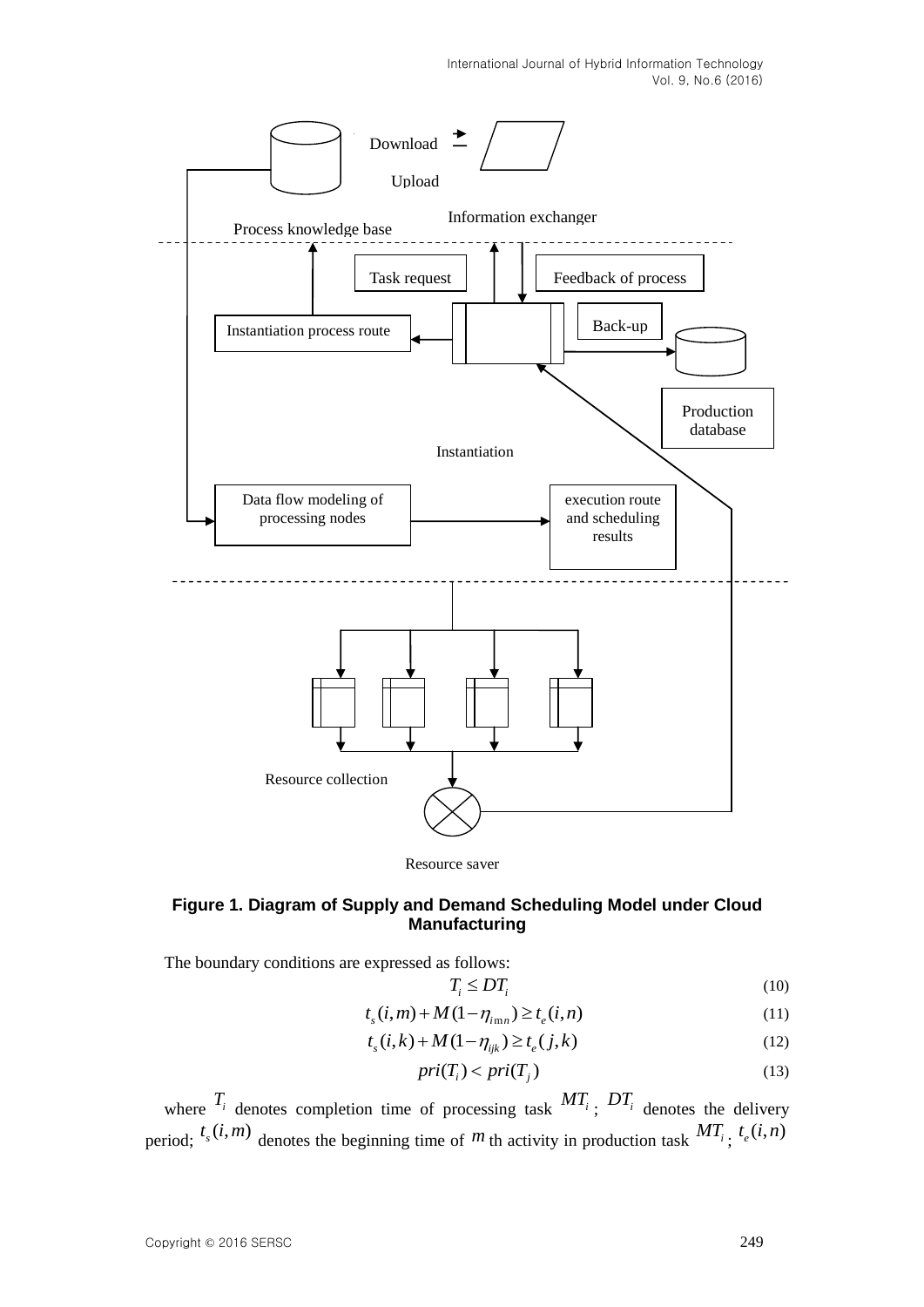denotes the processing time of  $^n$  th activity in production task  $MT_i$ ;  $\eta_{imn}$  and  $\eta_{ijk}$  denote the indicating coefficients;  $pri(T_i)$  and  $pri(T_i)$  denote processing series.

## **4. Simulation Results of Supply and Demand Scheduling Time**

The optimization of supply and demand scheduling time is carried out based on fisher fishing algorithm, and the corresponding simulation programmer is compiled by MATLAB software, the parameters of algorithm are chosen as follows: scale of fishers  $K$  is equal to 100, continuous parameters  $l_1^+$  and  $l_1^-$  are equal to 0.04, the discrete parameters  $l_2^+$  and  $l_2^$ are equal to 2.5. The continuous parameter of contacting procession  $\alpha = rank( )^*l_1^*$ ; the discrete parameter is taken as  $[rank( ) * l_1^*]$ , where  $rank( )$  denotes random number from 0 to 1,  $\begin{bmatrix} 1 \end{bmatrix}$  denotes rounding.

The task number under Cloud manufacturing platform is taken as 100, 150, 200, 250, 300, 350, 400, 450, 500, 550, 600 respectively, and the simulation results are shown in Table 1.

| Task number | Running time/s | Iteration times of founding | Optimal    |
|-------------|----------------|-----------------------------|------------|
|             |                | optimization solution       | scheduling |
|             |                |                             | time/d     |
| 100         | 8.12           | 66                          | 20         |
| 150         | 12.68          | 62                          | 24         |
| 200         | 18.95          | 55                          | 27         |
| 250         | 24.31          | 48                          | 32         |
| 300         | 30.44          | 45                          | 39         |
| 350         | 36.82          | 43                          | 45         |
| 400         | 42.65          | 41                          | 52         |
| 450         | 48.06          | 39                          | 56         |
| 500         | 54.25          | 38                          | 60         |

**Table 1. Simulation Results for Different Task Number under Cloud Manufacturing Platform**

As seen from Table 1, with increasing of tasks under Cloud manufacturing platform, the running time of fisher fishing algorithm increases slowly, and the iteration time of fisher fishing algorithm decreases accordingly, with increasing of production task under Cloud manufacturing platform, the algorithm shows good convergence characteristics, then the optimization supply and demand scheduling time can be obtained finally.

### **5. Conclusions**

Under Cloud manufacturing platform, many enterprises of supply chain nodes registered at any moment, and the service requests can be put forward. The Cloud manufacturing platform can classify, store and manage the resources, the quantity of data are big, and updates frequently, then the core competition of supply chain enterprise can be improved. The fisher fishing algorithm is applied in the optimization of supply and demand scheduling, simulation results show that the fisher fishing algorithm is an effective tool. The minimum scheduling time can be obtained finally.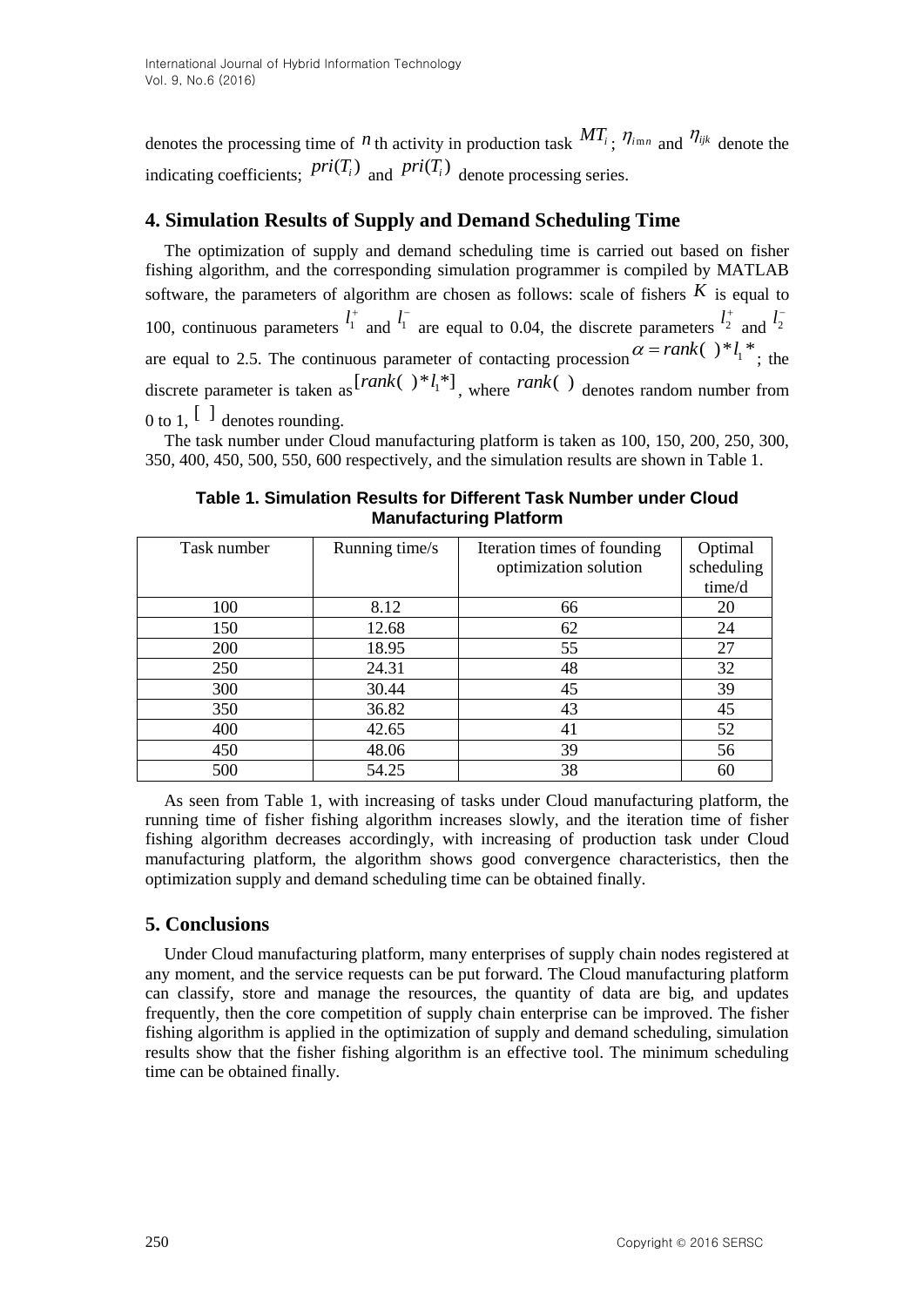#### **References**

- [1] X.Y. Yang, G.H. Shi and Z.W. Zhang, "Collaboration of large equipment complete service under cloud manufacturing mode", International Journal of Production Research, vol. 2, no. 52, **(2014)**.
- [2] S.L. Wang, L. Guo and L. Kang, "Cloud manufacturing application mode and program analysis", Computer Integrated Manufacturing Systems, vol.7, no.18, **(2012)**.
- [3] X.V. Wang and X.W. Xu, "An interoperable solution for Cloud manufacturing, Robotics and Computer-Integrated Manufacturing, vol.4, no.29, **(2013)**.
- [4] X. Xu, "Cloud manufacturing: A new paradigm for manufacturing businesses", Australian Journal of Multi-Disciplinary Engineering, vol.2, no.9, **(2013)**.
- [5] Y. Wang, J.R. Chen and X. Pang, "An optimization approach combining artificial fish swarm and fishing strategy", Computer Applications and Software, vol.2, no.8, **(2009)**.
- [6] R.T. Wang, Y.L. Yang and B. Wang, « Application of optimization algorithm on simulating the fisher fishing in multi-objective optimal reactive power", Power System Protection and Control, vol.21, no.39, **(2011)**.
- [7] T.D. Braun, H.J. Siegel and N. Beck, "A comparison of eleven static heuristics for mapping a class of independent tasks onto heterogeneous distribution computing systems",Journal of Parallel and Distributed Computing, vol.6, no.16, **(2001)**.

### **Author**

**Liu Ying-fen** is a professor in Gannan Teachers' College. Her research direction is Computational Mathematics.